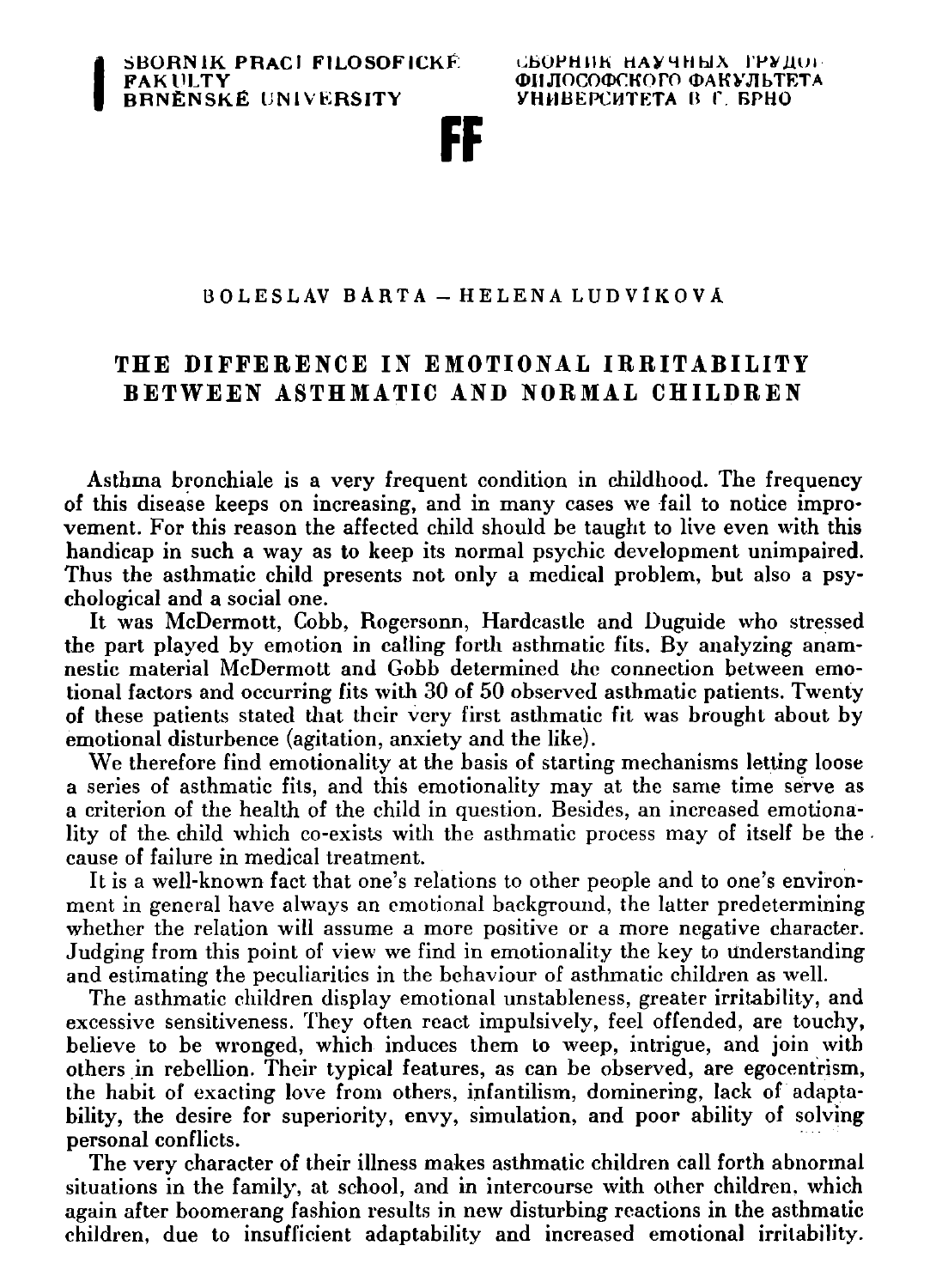**These reactions become fixed when such situations recur, they may even get aggravated and through time assume the character of constant qualities.** 

**Summing up we may say that the significance of emotional peculiarities in asthmatic children consists in the fact that they represent a basic component of the development of negative features in the child's character, and that there is an immediate connection between them and the disease, which makes of them an important factor in the diagnosis and treatment of asthma bronchiale.** 

**For these reasons we have selected from the different psychical peculiarities of asthmatic children just the emotional disposition for the subject of our investigation.** 

**For all the emotional peculiarities in the mental clinical picture of an asthmatic child we may find one common denominator, i. e. excessive emotional irritability in response to impulses, and primarily to unpleasant impulses.** 

**This fact led us to choose such an experimental situation as would serve as a simple model of provoking negative emotional reactions by unpleasant impulses, enabling us at the same time to find in the experimental individual the degree of spontaneous inhibition of the reaction on unpleasant impulses, or taking the problem from the opposite point of view — to find the degree of emotional activation, of emotional incitement, which at a certain limit changes into a reaction endeavouring to get rid of the upleasant impulse. We conceived this experimental situation on the basis of Lindsley's theory of emotional activation.** 

**We have therefore chosen the following experimental situation:** 

We fixed to the lobe of the child's auricle electrodes of an electrodermal stimu**lator, by means of which we could switch on and regulate the supply of the electric current in the electrodes. Thus we were able to pass electric current of 1—25 V through the ear-lobe of the child. For the child it was possible to break off at will the electric circuit by pressing a small lever in any phase of the growing intensity of the electric impulse and thus get rid of the creepy sensation or pain.** 

**The child was given the following instructions:** 

**"As soon as you start feeling in the outer ear creepy sensation, no matter how mild, say "now", and when you have the impression that the sensation is becoming unbearable, press the lever." This procedure was performed five times, and in each case the upper limit of tolerance was marked. From these five values there was subsequently • calculated the average value. This ^investigation was carried out with a group of 44 asthmatic children kept in a sanatorium at Strbske Pleso (these children had already passed the stage of acute fits) and with a control group of equal number of normal children attending a lower secondary**  school in Brno. Both groups were subjected to the same procedures, and the **results obtained were compared.** 

#### **RESULT S EXPRESSE D IN NUM B E RS**

**The results, expressed in numbers, present the following picture:** 

**To determine the influence of investigated factors (i. e. the unit of tension.at a given intensity) a mathematical model of dispersion analysis was chosen for two factors operating on two levels:** 

$$
y_{ijr} = \mu + \xi_i + \eta_j + \vartheta_{iju} + e_{ijr}
$$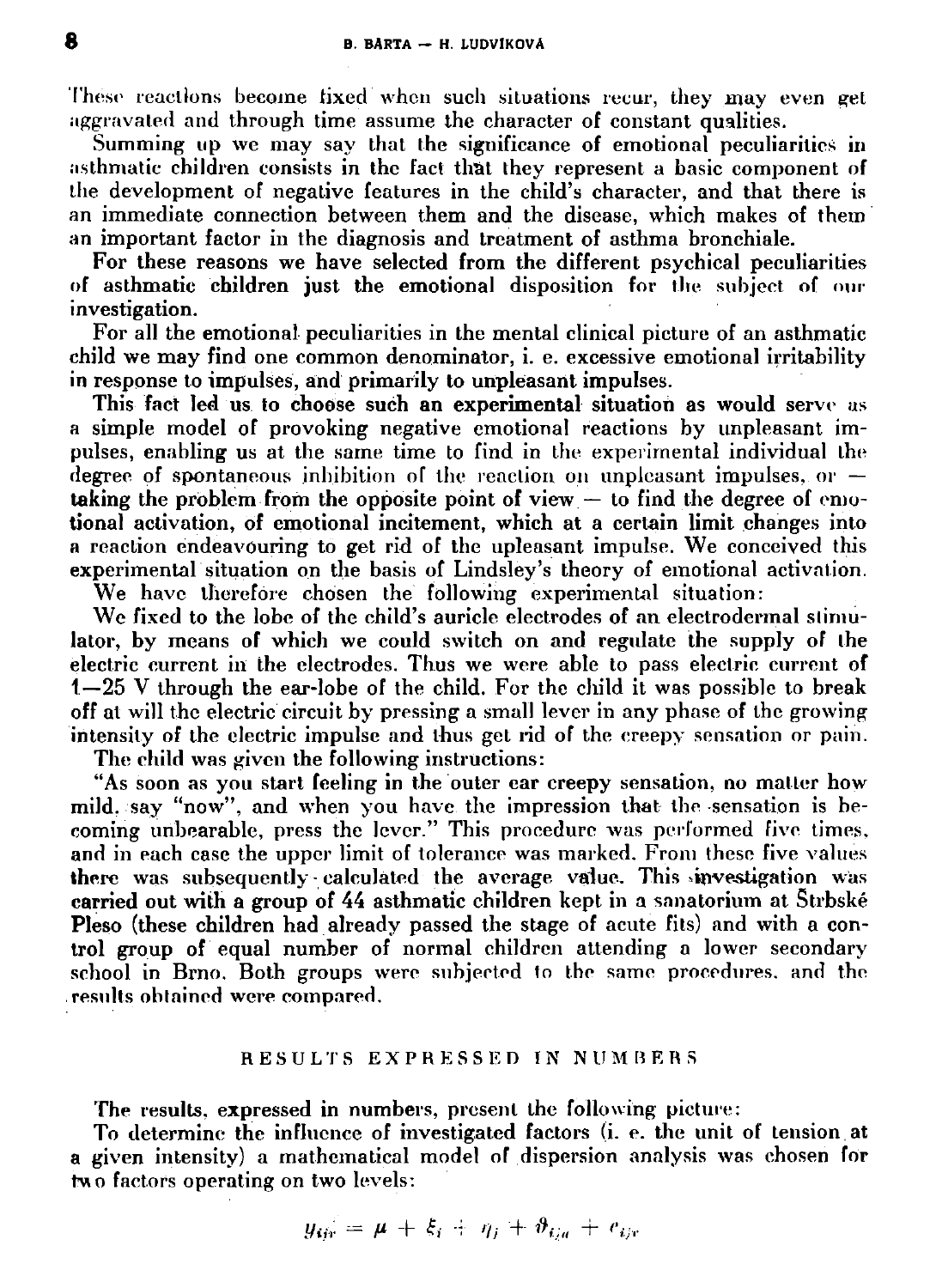*i i-*

 $y_{ijy}$  the number of units (mV. and mA.)

 $i = 1$  the asthmatic group  $\blacksquare$ 

 $i = 2$  the control group

 $j = 1$  boys

 $j = 2$  girls

$$
v = 1, 2, \ldots 22
$$
 serial number of experimental individuals

 $\mu =$  total mean value

 $\xi_i =$  the effect of illness (asthma) or of normal health

- $\eta_i$  = the effect of sex, boys or girls
- $\vartheta_{ij} = \,$  the effect of interaction  $\qquad$  whether asthma or good health affects  $\,$ **differently boys than girls**   $\mathbb{R}^2$  $\omega \to -\infty$

$$
e_{ijr}
$$
 = a random component of the results, which is not included in the preceding parameters

**')' • i .** *f*  **We assume that stochastically these are independent random quantities with a normal distribution, the mean value being 0 and the characteristic** *a* **being the same in all four groups.** 

**An analysis of dispersion was made, and the significance of the parameters of our model was tested on the basis of the obtained data. First we have subjected to a test the hypothesis that the effects of illness and sex are simply added, that is to say, that the interaction is equal to 0:** 

$$
\boldsymbol{\vartheta}_{11}=\boldsymbol{\vartheta}_{12}=\boldsymbol{\vartheta}_{21}=\boldsymbol{\vartheta}_{22}=0
$$

**The respective values of the Fisher-Snedekor criterion F is to be calculated by employing the formula** 

$$
F = \frac{S_2^2}{S_1^2} = \frac{3195}{1167} = 2{,}73
$$

This observed value of the statistic F does not belong to the 5  $\frac{0}{0}$  critical region, because the respective 95  $\frac{0}{0}$  quantile is according to the tables equal to

$$
F_{0.95}(1; 84) = 4.3
$$

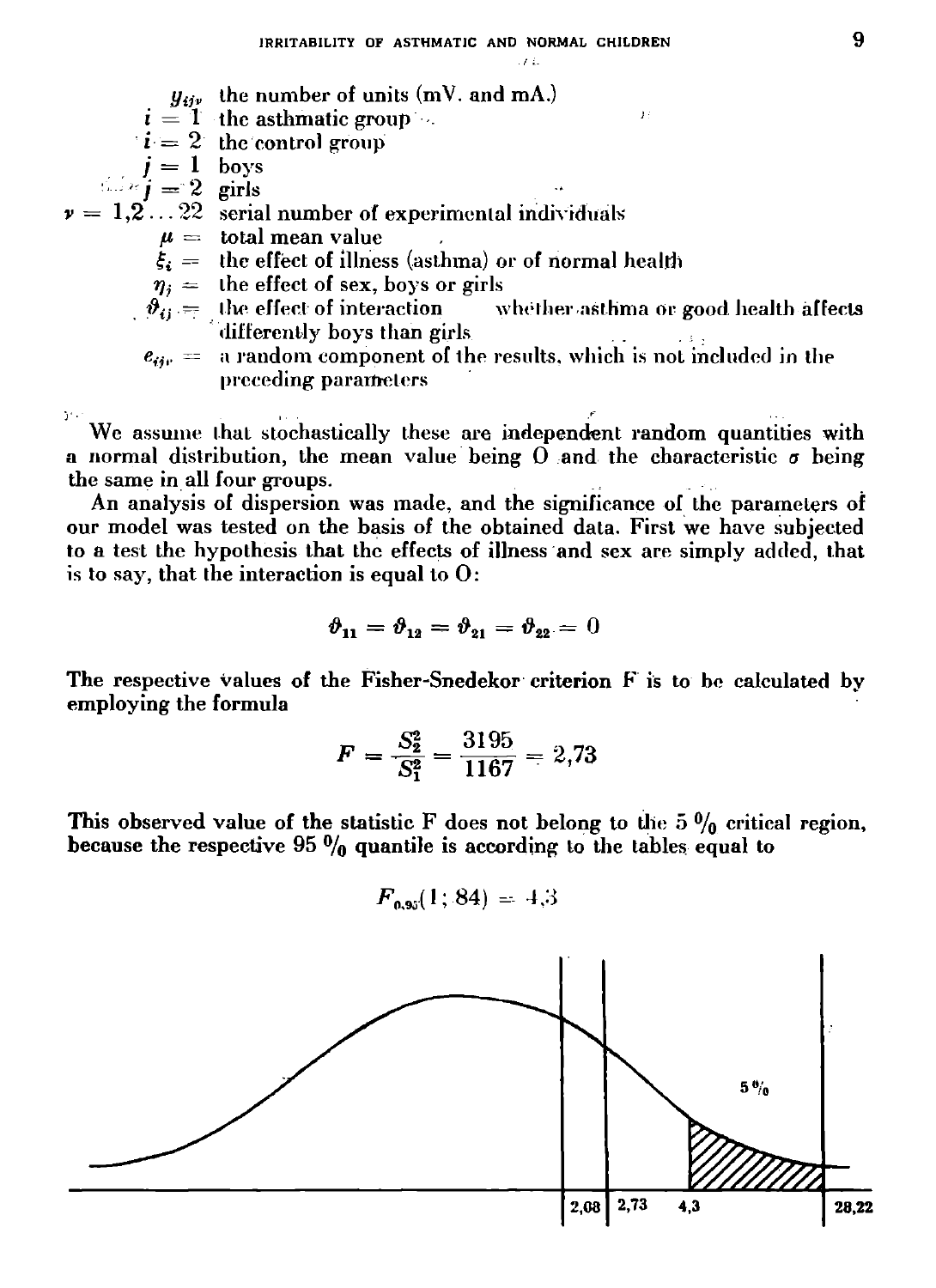Thus the interaction was found to be insignificant on the  $5\%$  significance level **and the tested hypothesis was corroborated. Neither asthma nor good health affects boys differently than girls.** 

**Next we have subjected to a test the influence of the sex. We started with the hypothesis that the sex has no effect on the results** 

$$
\eta_1 = \eta_2 = 0
$$
\n $F = \frac{S_3^2}{S_1^2} = \frac{2344}{1167} = 2,08$ 

This observed value of the statistic F neither belongs to the  $5 \frac{0}{0}$  critical region, **because the respective 95**  $\frac{0}{0}$  **quantile is according to the tables equal to** 

$$
F_{0.95}(1;\,84)=4.3
$$

The influence of the sex proved to be insignificant on the  $5 \frac{0}{0}$  significance **level and the hypothesis got corroborated.** 

**Our next object of testing was the influence of asthma and that of normality. Also here we assumed that this factor does not affect the results, that is to say, we accepted the hypothesis** 

$$
\xi_1 = \xi_2 = 0
$$
  $F = \frac{S_4^2}{S_1^2} = \frac{32841}{1167} 28.22$ 

This time the observed value had to be inserted in the dextral  $5 \frac{0}{0}$  critical **region, while the hypothesis was not corroborated and therefore must be rejected.**  The effect of this factor on the  $5\frac{0}{0}$  significance level was proved to exist.

**The effect of age was estimated in each of the four groups extra on the basis of the model** 

$$
y_{ij\nu} = \alpha_{ij} + \beta_{ij} x_{ij\nu} + e_{ij\nu}
$$

 $x_{ijy}$  age *v* of an individual in the group ij  $(i = 1,2; j = 1,2) = 1,2...$  22  $\alpha_{ij}$  systematic component of the results, independent of the age limit **in the group ij** 

 $\beta_{ij}$  theoretical regression coefficient in the group ij  $\beta_{ij}$  indicates the **regression line, that is to say if the age progresses by one year, the average tolerance increases by**  $\beta_{ii}$ 

*eijv* **random component of the results with** *v* **an individual in the group ij** 

**In reference to each group we have tested the hypothesis that the age has no effect on the results, in other words, that we have to accept the validity of** 

$$
{\beta}_{ij} = 0
$$

**We employed Student's test t. The respective values of these statistics we derive from the formula** 

$$
t=\frac{l_{ij}}{S_{lij}}
$$

**in this way we get:** 

| for the group of asthmatic boys t |              | 0.51  |
|-----------------------------------|--------------|-------|
| for the group of asthmatic girls  | -1           | 0.31  |
| for the group of normal boys      | $\mathbf{L}$ | -2.24 |
| for the group of normal girls     | τ.           | -3.75 |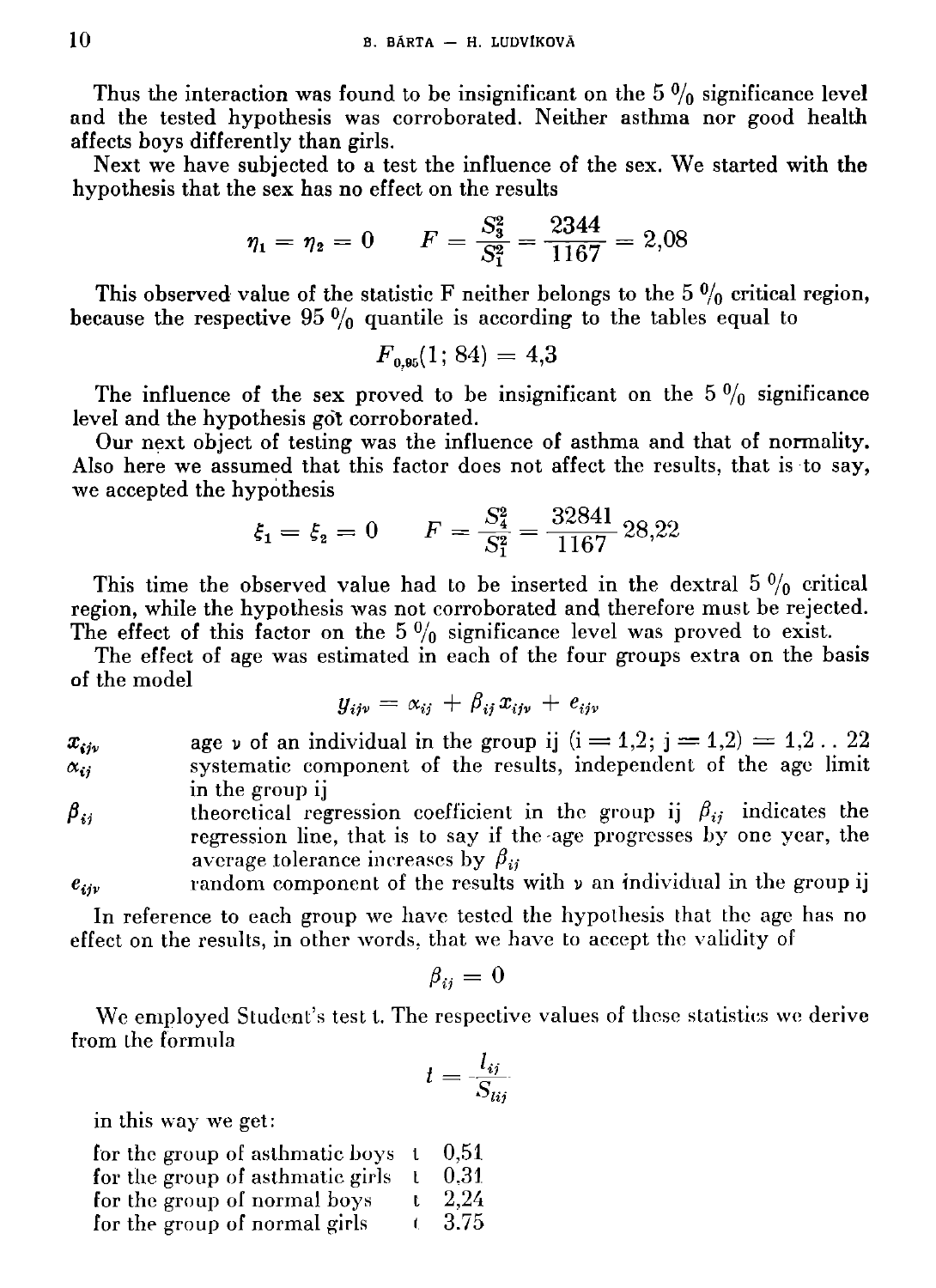**We have tested with respect to bilateral alternatives. The respective quantile of Student's distribution** 

 $l_{0.975}(f = 22 - 2) = 2,09$ 



**In the two first groups of asthmatic boys and girls the observed value did not**  belong to the 5  $\frac{0}{0}$  critical region. The effect of age is not significant on the 5  $\frac{0}{0}$ **level, and thus the tested hypothesis got corroborated.** 

**In the other two groups of normal boys and girls the observed value belonged to the critical region, while the hypothesis was not corroborated and must be rejected. The effect of age is therefore statistically significant in the two groups of**  normal children on the  $5 \frac{0}{0}$  level.

### **Conclusion s**

**It was found that** 

- **1. the upper limit of emotional tolerance with respect to electric current is significantly higher in normal children than in asthmatic children;**
- **2. the upper limit of emotional tolerance is independent of the sex, which makes the results reliable;**
- **3. the upper limit of tolerance depends on the age in so much that it rises with the progress of age in normal children, whereas in asthmatic children it falls, which also contributes to the reliability of the results; it means that the longer is the duration of ihe illness the weaker becomes the ability of the child to inhibit his or her reaction on unpleasant impulses.**
- **4. Apart from the results pertaining to the upper limit of emotional tolerance we have also registered the values determining the time of the child's first sensation of the electric impulse. The sensation threshold was on the average lower in asthmatic children, which again speaks in favour of the assumed higher irritability of these children.**
- **5. Further contemplated investigation:** 
	- **a) children will be investigated in the course of acute fits;**
	- **b) comparative studies of other allergic diseases and of some chronic diseases will he performed.**